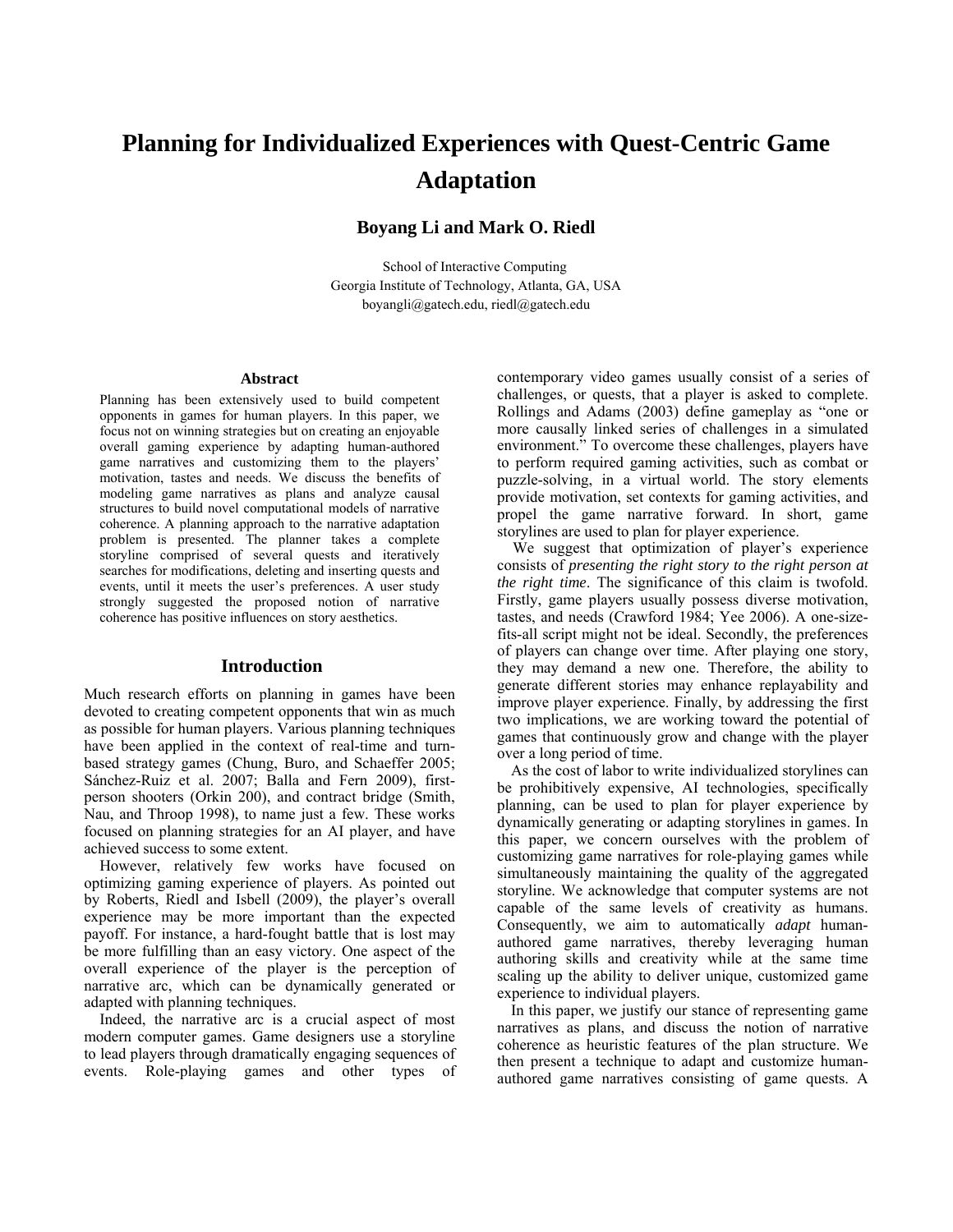refinement search algorithm is used to iteratively modify a pre-existing storyline plan until it more closely matches the motivation, tastes, and needs of the target user. Our system is capable of (1) generating a large variety of quest combinations to suit the need of each individual player and enhance re-playability (2) maintaining story quality by maintaining narrative coherence in addition to soundness and (3) balancing the preservation of the original stories and the adaptation to leverage human creativity. The storyline is adapted by adding, deleting or replacing quests. In addition, quests themselves can be altered in content and structure to fit the aggregated storyline.

 The remainder of the paper is organized as follows: We discuss the theoretical aspects about narratives, the adaptation problem and the notion of narrative coherence in the next section. After that, we deal with the practical side of narrative adaptation and present the planning algorithm and a detailed example. The fifth section analyzes the theoretical authorial leverage our system empowers game designers with. The last section concludes this paper.

# **Planning and Narrative**

We focus on the narrative aspect of experience, a sequence of events with continuant subject and that constitutes a whole (Prince 1987). In the case of our work, the narrative is a description of the expected sequence of events that will occur in a virtual environment. Following others (c.f., Young 1999; Riedl and Young 2004; Riedl 2009), we computationally represent narratives as a plan. The plan representation provides a formal framework to explicitly represent causal relationships between events and reason about them on first principles (for example, we can ask if a narrative is *sound*). Further, plans closely resemble Further, plans closely resemble cognitive models of narrative. Graesser et al. (1991) and Trabasso and van den Broek (1985) in particular highlight the importance of causalities in stories.

 Cognitive science and neuroscience suggests that planning may be a very appropriate computational means for narratives. Young and Saver (2001) note that dorsolateral prefrontal injuries simultaneously impair behavioral planning and the ability to produce "narrative account of their experience, wishes and actions" while many other cognitive abilities remain intact. This coincidence seems to hint on the functional similarity of planning and narrative generation in the human brain. Rattermann et al. (2001) suggested adult human performs planning in an analogous manner to partial-order planning. In summary, planning, especially partial-order planning, seems to bear some resemblance to narrative processing and generation mechanisms utilized by human beings.

 Given the above evidence, we represent narrative as partially ordered plans. A partial-order plan consists of actions and temporal and causal relations. Actions encode preconditions – conditions that must be true for the action to be executable – and effects – conditions that become true once the action completes. Causal links, denoted



**Figure 1 An Example Quest** 

 $a_1 \rightarrow c^c a_2$ , indicate that the effects of action  $a_1$  establish a condition  $c$  in the world necessary for action  $a_2$  to execute. Temporal links indicate ordering constraints between actions.

 We use additional representational structure provided by decompositional partial order planning (DPOP) (Young and Pollack 1994). In DPOP, abstract actions are decomposed into more primitive actions using decomposition recipes. Figure 1 is an example of nested decomposition recipes. Rounded rectangles are abstract actions and ordinary rectangles are primitive actions. Encapsulation represents decomposition recipes and arrows represent causal links. For clarity, no temporal links are shown. Primitive actions outside the decompositions are not part of the definition of the decomposition recipe, but are necessary for causal soundness.

# **The Narrative Adaptation Problem**

The conventional planning problem is to find a sound sequence of actions that transforms the world from an initial state into one that satisfies a goal situation. The soundness guarantees correct execution in the absence of uncertainty. The narrative generation problem, in comparison, can be defined as finding a sound and *coherent* sequence of events that narrates the transformation of the world, which involves events, or sequences of events, of significant interest to the audience. Narrative generation contrasts with conventional planning in that the entire experience replaces the final outcome as the primary concern. For example, a tragedy or thriller relies more on relationships between actions in the narrative plan and less on its outcome.

This paper deals with a problem that is slightly different: the *adaptation* of narratives. Instead of generating a narrative from scratch, adaptation starts with a sound and coherent narrative and modifies it to meet the user's requirements. In this paper, we start with a humanauthored game narrative. Our algorithm preserves as much as the original narrative as possible to minimize the chance any handcrafted aesthetic or intuitive elements are broken because the algorithm is incapable of understanding them.

Quest-centric game adaptation applied narrative adaptation to computer games in which the main storyline is comprised of one or more challenges. Quests capture the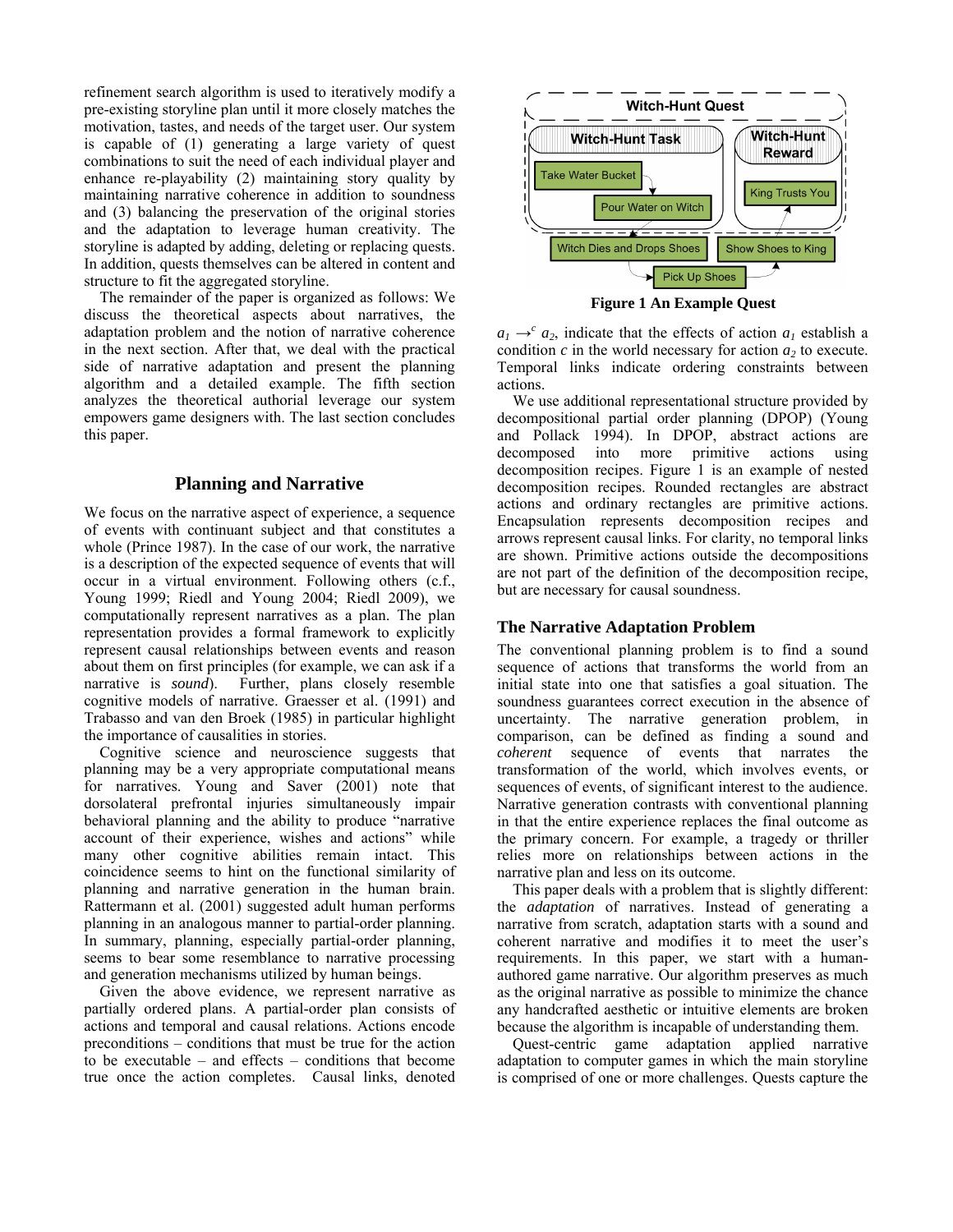

**Figure 2 Schematic of dead-end events** 

different types of challenges in a library of decomposition recipes. We represent quests as decomposition recipes. Figure 1 shows a quest. Quests are decomposed into a task and an award, which allows quests to be reconfigured to fit into a larger storyline.

# **Narrative Coherence**

We believe partial-order plans are effective representations of stories. However, conventional planning algorithms are g geared towards s maximum ef fficiency wher eas the shorte st or most efficient sequence of actions is rarely the best or most coherent story. Therefore, special care must be taken to maintain the coherence of the story generated.

narrative coherence as a property of the causal structure of the story. A narrative is coherent when each event contributes significantly to the causal achievement of the main outcome. On each hierarchical level, a plan can be seen as a directed acyclic graph (DAG) with actions represented as vertices and causal links as edges. Whereas soundness is achieved if all preconditions are on causal chains back to the initial state, coherence is achieved when each event has at least one effect on a causal chain to the outcome state. In this section, we distinguish two types of story flaws that break narrative coherence: *dead ends* and superfluous efforts. These flaws can happen even in a sound plan. The definitions of the two flaws rely purely on the abstract causal structure and performers of actions. In other words, the flaws are defined independently of the story domain, although they are dependent on how the preconditions and effects of actions are defined. Trabasso and van den Broek (1985) proposed the idea of

Core Set. First, we suggest that some events in a story are of special interest to the audience and are more important than others. The significance of events can be perceived by human designers and audience. Other events set context for, revolve about and eventually lead to these events. These events form the core set of the story. The core set depends on the application. In this paper, we define the core set to include only propositions in the goal state of the plan. However, depending on the circumstances, one may want to choose other events for the core set. For example, to represent complex authorial intent a plan may have intermediate goals (Riedl 2009).

Dead Ends. An event is a dead end if it does not contribute in a meaningful way to the unfolding of events in the core set. It is believed that the presence of dead-end events directly harms the perception of narrative coherence. For example, when the player is interested in becoming filthily rich, the event where treasures are obtained is crucial, and



Figure 3 Schematic of superfluous efforts (top) and **non-superfluous efforts (bottom).** 

other events should be subordinat e. If the playe r obtains a magic sword that is not necessary for finding the treasures, then the event of obtaining the sword is a dead end. See Figure 2 for an illustration of the causal structure of dead end, where a box represents an action and an arrow represents a causal link. The initial state, core events, and dead ends are labeled.

Formally, in a story DAG  $G = (V, E)$  where a vertex  $v \in V$  represents events in the plan and  $(u, v) \in E$  if and only if any effect of event  $u$  satisfies at least one precondition of event  $v$ . We use  $path(u, v)$  to denote the fact that there is a path from vertex  $u$  to vertex  $v$  in G. Given a core set  $S_C \subseteq V$ , the set of dead end actions  $S_D$  is defined by:

$$
\forall u \in V, v \in S_{\mathcal{C}}, \left( \neg \text{path}(u, v) \Leftrightarrow u \in S_{\mathcal{D}} \right) \tag{1}
$$

In general, it is recommended the core set be designed such that there are no dead ends in the original hand-authored storyline.

Superfluous Efforts. Another breach of narrative coherence occurs when events unnecessarily negate and then restore world states. For example, the player gives a sword to a stranger, and then has to steal it back to slay a dragon with it. The action of giving the sword is superfluous if, before the condition of the player having the sword, no other effects contribute to the core set. Figure 3 (top) shows superfluous effort because the events serve no purpo se other than re-establishin g condition *p* . Figure 3 (bottom) shows non-superfluous effort because the events that re-establish condition  $p$  serve an additional purpose. It is required that actions in the superfluous efforts are all performed by the same character.

Formally, a subset of vertices  $S \subseteq V \setminus \{initial, goal\}$  is a superf fluous effort if

- superfluous effort if<br>
S is (weakly) connected.
- the set of conditions annotating outgoing edges is a subset of the set of conditions annotating incoming ed dges.
- $\bullet$  ¬ ∃*a* ∈ *V*, (∃*b*, *c* ∈ *S*, path(*b*, *a*) $\land$  path(*a*, *c*))

Whereas, dead ends prevent interference with intentions of the author, superfluous efforts can be considered a heuristic guard against interference with intentions of story characters. The list of coherence flaws is by no means exhaustive, but the two examples illustrate two very important and complimentary aspects of the narrative coherence. We believe that the preservation of narrative coherence is important for any type of story adaptation.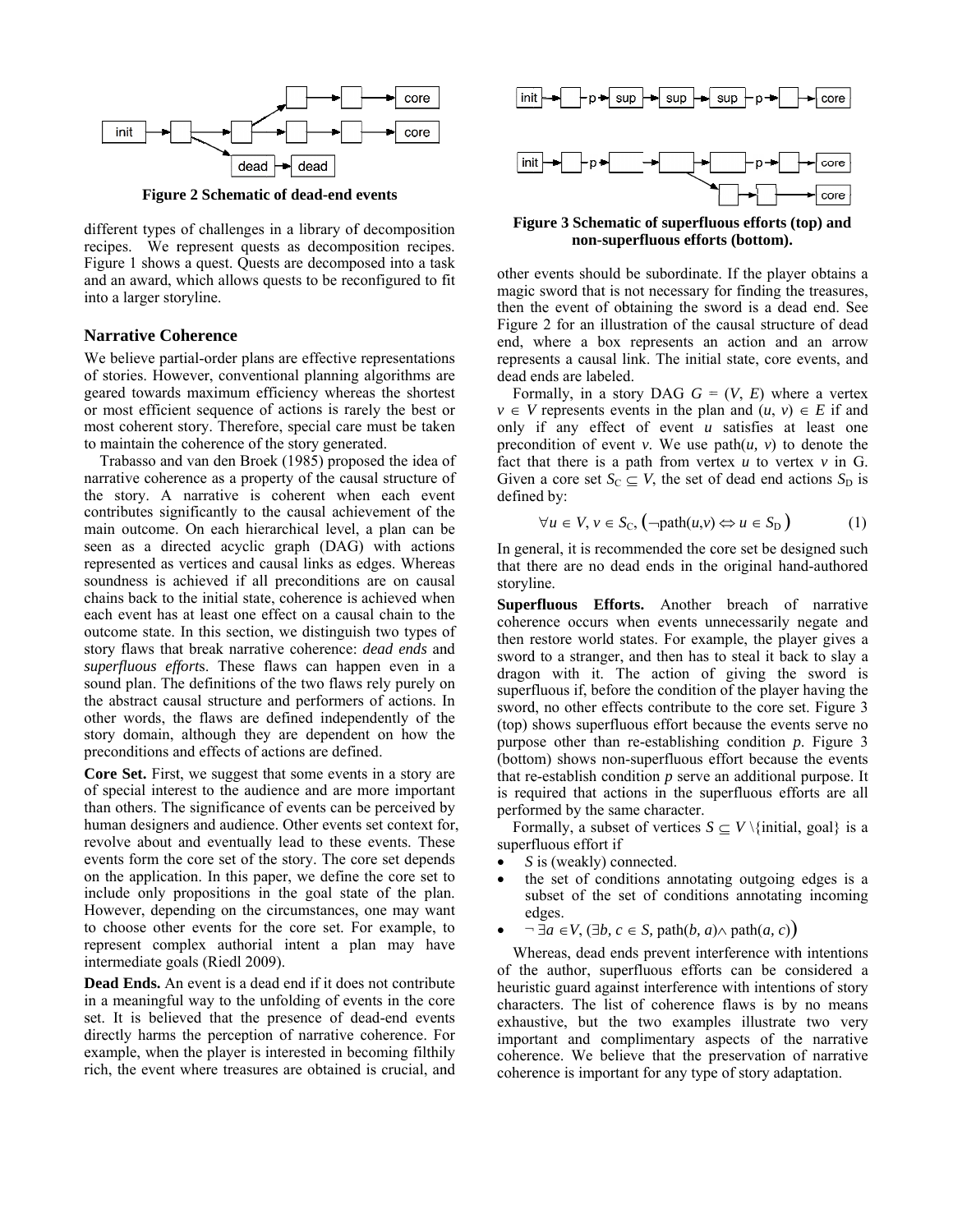# **Planning Algorithm for Adaptation**

To optimize a player's experience in a game, we argue that the main storyline of the game should be customized to the player's interests, needs, and motivations. In doing so, we can also produce numerous variations of a finite number of human-crafted storylines, resulting in greatly improved replayability. Figure 4 shows the architecture of our s system. The storyline, a library of quest structures, and a set of player requirements. The player requirements can be provided by the player him or herself or derived from a player model. Currently, we allow players to directly specify their r requirements. game adaptation process takes a main

search for the sound plan, DPOP satisfies open preconditions, eliminates causal threats, and decomposes abstract actions until a sound plan is constructed. To fix each flaw, a choice from several strategies is made. By doing so, decompositional partial order planning provides two assurances: Our storyline adaptation algorithm extends DPOP. In the

- 1) All abstract actions are decomposed to primitive actions.
- 2) Preconditions of actions are satisfied with effects of other actions or the initial condition, and the causal links are not threatened. Indeed, every action is on a causal chain beginning with the initial state.

the narrative adaptation problem as described above. While retaining the refinement search paradigm, we empower DPOP with the following preprocessing step (1) and extra c capabilities (2-3 3): Nevertheless, standard DPOP is not sufficient to solve

- 1) Modify plan goals. Plan goals reflect authorial intent. As players' requirements change, goals satisfying these requirements must change accordingly.
- 2) 2) Delete events. While DPOP can only add actions and links to a plan, the adaptation algorithm must be able to delete quests and world-level events that are no longer necessary or that cause the planner to fail.
- 3) 3) Ensure narrative coherence. Conventional planning techniques only ensure actions' preconditions are on causal chains leading back to the initial state. Narrative coherence requires that actions' effects are on causal leading to important and recognizable outcomes.

represent quests that are not desired as part of the player's experience. Deletion of actions can cause dead ends. Deletion of actions, followed by addition of other actions, The algorithm must delete actions because they



**Figure 4 4 The Storyline e Adaptation Pipeline**

can result in superfluous efforts. Consequently, extra effort must be performed to identify and restore narrative coherence.

Customization of the game storyline starts with the modification of the goal state of the original plan according to the set of player requirements. The player can specify a quest selection. Wh hen a quest is added to the story, the condition quest-complete (quest-X) is added to the goal state as a quest-level goal. As open preconditions are repair ed, the quest action will b be added to th he plan to satisfy the goal. When a quest is no longer desired, its only effect will be removed from the quest-level goal state, causing it to become a dead end and be removed during planning. The goal-state modification is a one-time preprocessing step executed before planning.

Deletion of events is handled as follows. If the event is a primitive event that cannot be further decomposed, it is simply removed along with any causal links and temporal ordering constraints. If the event is part of decomposition, then all other sibling events in the decomposition are also deleted and the parent abstract event is marked as undecomposed. The rationale is that actions in the same decomposition recipe are considered having some cohesion, and deleting them all allows the abstract action to be redecomposed. If the event to be deleted is abstract, it is

*The adaptation algorithm takes a plan structure, a set of flaws evidencing why the plan cannot be a solution, and a domain model consisting of un-instantiated actions.* 

**1. Termination** If the plan is inconsistent, fail. Otherwise, if the plan is complete, return.

2. Plan Refinement Choose a flaw from the plan. Switch on flaw type:

- Open Precondition: non-deterministically choose
	- $\triangleleft$  Reusing an action with a unifying effect
	- ❖ Adding a new action with a unifying effect
- $\triangle$  Remove the action with the open pre-condition
- Causal Threat: non-deterministically choose promotion, demotion, or deleting the action threatening the link.
- A Abstract Actio deterministically choose a decomposition from the library and insert actions in the decomposition into the plan, or reuse existing actions as part of the decomposition on without Decomposition: non-
- Dead End: non-deterministically choose to do one of the following
	- Satisfy Precondition: Link one of the dead-end action effects to a unifying open precondition.
	- Replace Link: Replace a causal link to a unifying precondition with a link from the dead end action.
	- $\mathcal{L}$ ❖ Remove Action: Remove the action from the plan.
	- Do Nothing. I Ignore the flaw.
- Superfluous Effort:
	- ÷ • Link effects of earlier steps to pre-conditions fulfilled by actions in the superfluous effort
	- Do Nothing. I Ignore the flaw.

#### **3. Rec cursion**

**Figure 5 Quest-Centric Adaptation Planning**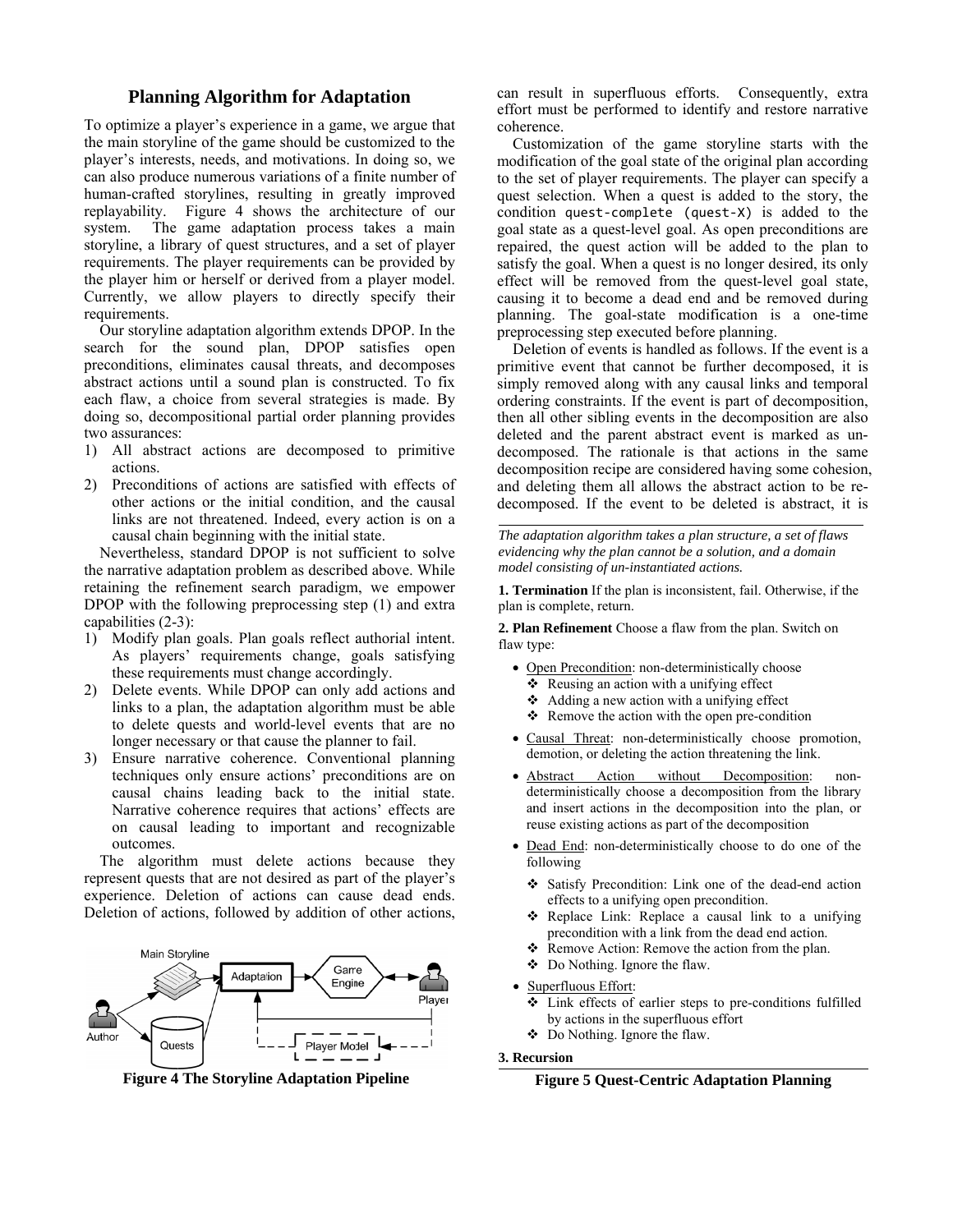removed along with all children in its decomposition.

The ability to delete and add actions creates circumstances in which the planner revisits the same partial plan in the search space. To preserve *systematicity* of the search and prevent infinite loops, we mark every action and causal link added during the adaptation as "sticky" and do not allow them to be deleted henceforth. Note that actions in the original plan to be adapted are not sticky. The stickiness of actions is a hard constraint that cannot be violated.

The planning algorithm itself is extended in order to process existing plans. The algorithm is shown in Figure 5. There are five types of flaws: (a) unsatisfied precondition of an action, (b) un-decomposed abstract action, (c) causal threats, (d) dead ends and (e) superfluous efforts. Here, we only highlight the differences between our algorithm and a typical partial-order planner. In our algorithm, an action can be deleted due to an open precondition. It is necessary in situations where the precondition cannot be satisfied due to the deletion of other parts of the plan. Similarly, causal threats can be resolved by deleting the action that threatens the causal link. This can be handy in situations where events that have become unnecessary are preventing plan soundness. In both cases, deletion is used with caution.

Two new types of flaws, dead ends and superfluous efforts, are introduced in order to maintain narrative coherence. Normally, dead ends only occur as a result of deletion or during repairing another dead end. We propose four ways to fix a dead end, listed in decreasing order of desirability. The planner can (1) link one effect of the dead end to an open precondition in the plan. Alternatively, it can (2) replace an existing causal link with a link from the dead-end action, the two links satisfying the same precondition. In this case, bookkeeping is necessary to prevent infinite loops when two actions are competing for the same link. In addition, the planner can (3) remove the dead end. Finally, if all else fails, we (4) ignore the flaw and accept that the final solution will have a dead end. We believe that this is preferable to failing to return any solution.

Superfluous efforts can be generated by connecting existing actions in an undesirable way, for example, in order to repair a dead end. Also, it may be caused by the removal of some actions the superfluous efforts lead to. To repair a superfluous effort, the algorithm can replace outgoing links from those actions in the superfluous effort with effects from earlier actions. Extending earlier causal effects to later links is a common technique used in continuous planning (Russell and Norvig 2002). As with dead ends, we ignore the flaw if there is no other way to solve the problem, favoring a plan with superfluous actions over no solution.

## **Example**

In this section, we briefly explain the working of questcentric adaptation planning with an example of a simple role-playing game. As shown in Figure 6, the original game narrative consists of two quests. In the first quest, the player kills the witch, arch-enemy of the king, by pouring a bucket of water on her. In the second quest, the player rescues the princess from a dragon and marries her. However, suppose the player prefers treasures to marriage, we can remove the rescue quest and add an escape quest where the player is locked in a treasure cave and can only escape by solving a puzzle. The original quest, an intermediate step, and the final result are shown respectively in Figure 6, 7 and 8. The order of operations is denoted with numbers in circles. We do not intend to explain every detail due to space constraints. For the sake of simplicity, the search is assumed to be nondeterministic, which always makes the correct choice at every decision point. Backtracking will happen in real applications, even though not shown here.

We begin with requirements from the user preferring escape missions to rescues. The quest-level goal situation<br>is updated accordingly by removing questis updated accordingly by removing questcomplete(rescue) and adding quest‐complete(escape). The only outgoing causal link from the action Rescue Quest is used to satisfy this quest-level goal. As a result, this action becomes a dead end. The first step of planning is to remove it together with all descendant actions and all



**Figure 6 Original Game Narrative Before Adaptation**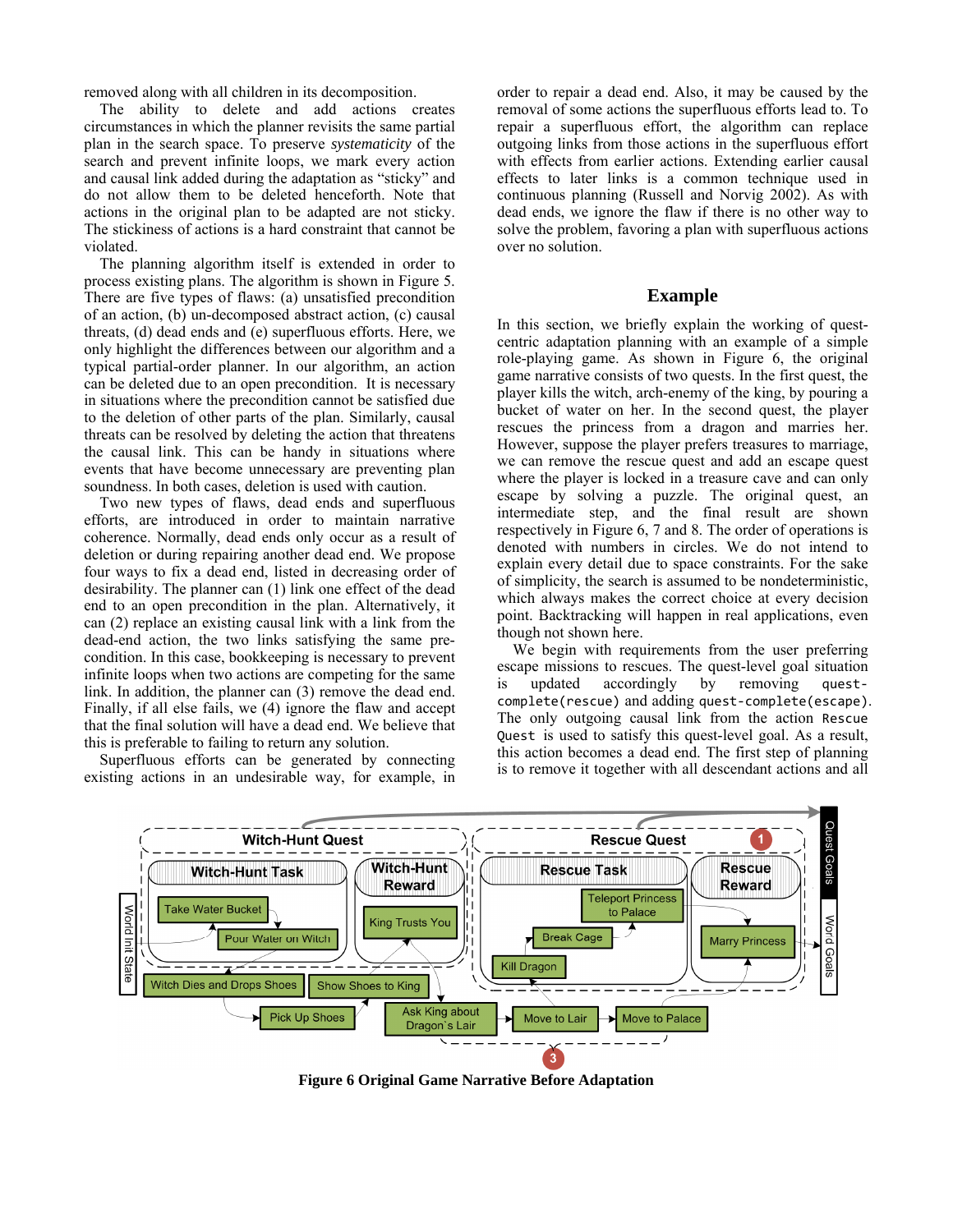

**Figure 7 An Intermediate Snapshot in the Adaptation** 

associated causal links. To fulfill the added goal quest‐ complete(escape), the abstract action Rescue Quest is added and subsequently decomposed. New actions in the decomposition are added. They bring new open preconditions. We then deal with world-level goals. In the next few refinement iterations, dead ends, marked with number 3, are removed and actions marked with number 4 and 5 are added to fulfilling open preconditions. After these operations, we have obtained the plan in Figure 7.

The reward component of Witch-Hunt Quest is modified as follows. The action King Trusts You, marked with 6, becomes a dead end and removed. Its removal introduces two flaws: 1) the action Show Shoes to King has become a dead end, and 2) the Witch‐Hunt Reward abstract action now has no decomposition. The relevance heuristic comes into play in resolving the dead end. The action Show Shoes to King is determined to be more relevant to the remaining quest than to the removed. Hence, we prefer establishing an outgoing link knownsuccess(king, hero, witch-hunt) for action number 5 to removing it. Finally, we need a new decomposition for Witch-Hunt Reward, and we realize the decomposition can reuse action number 5. Having fixed all flaws, we have a complete and coherent narrative, shown in Figure 8.

# **Authorial Leverage**

A direct motivation of this research is to scale up the ability to deliver a large number of customized experiences without significantly increasing the authoring effort. Chen et al. (2009) defines authorial leverage as the quality of experience per unit of domain engineering, where quality is a function of complexity, ease of change, and variability of experience. In this section, we focus on variability, or the number of distinct stories.

Two components must be authored in the system: a world domain model, containing specifications for primitive event actions as well as a number of quests as DPOP recipes. These constitute a one-time authoring cost by a domain engineer. Next, one or more storylines may be authored in the DPOP representation such that they consist of some quests and other primitive events. This may require additional effort on the part of the human author, but the payoff for this extra effort is an exponential scaling of the initial effort.

Theoretically, our adaptation process takes a single narrative and produces as many adaptations as the size of the power set of available quests. In practice, the number of pragmatic adaptations will be lower because it's likely



**Figure 8 Complete, Coherent Narrative after Adaptation**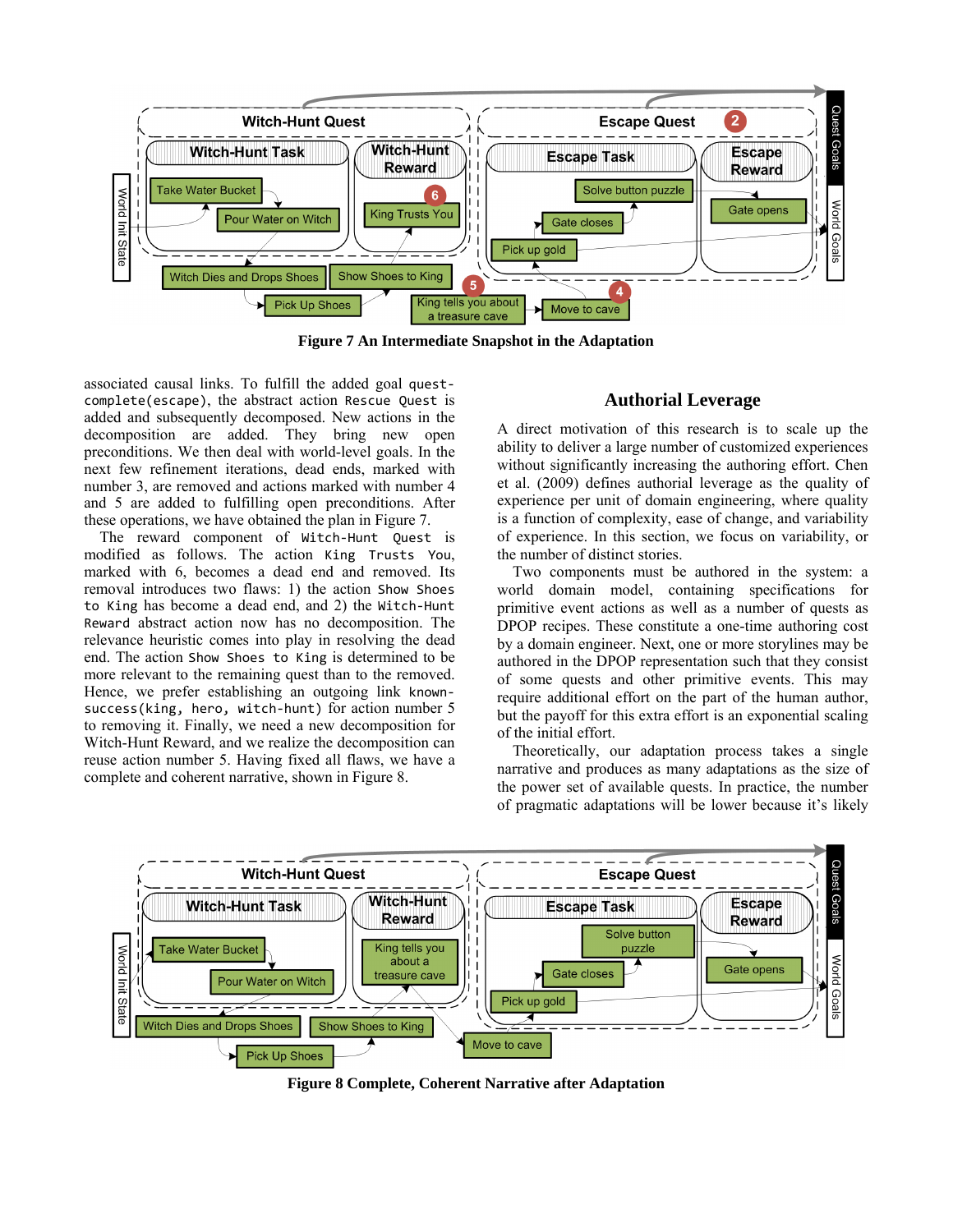that a large fraction of the original is retained in each adaptation request. It is possible, for example, that the output story always contains more than 70% of original quest. However, the scaling will still be exponential when the fraction remains constant.

To manually achieve this scaling, one would have to author  $n(n-1)$  transitions between quests  $(n-1)$  variations of each quest so it can be paired with *n*-1 other quests). However, as the planner can opportunistically discover feasible transitions based on existing actions in the library, the actual authoring effort required can be significantly less. In either case, authoring efforts grows much slower than distinct stories.

Future work is required to measure the pragmatic authorial leverage of the system in terms of authoring effort versus effective output. An evaluation of aesthetic quality of generated storylines is also currently underway.

### **Related Work**

As an offline procedure, storyline adaptation has a strong connection with story generation. Story generation is the process of automatically creating novel narrative sequences from a set of specifications. The most relevant story generation work is that that uses planning as the underlying mechanism for selecting and instantiating narrative events (c.f., Meehan 1976, Lebowitz 1987, Riedl and Young 2004, Porteous and Cavazza, 2009). The distinction between our storyline adaptor and story planning is that the storyline adapter starts with a complete, sound narrative structure and is capable of removing events.

Case-based reasoning (CBR) has also been used to generate stories from scratch (c.f. Turner 1994; Peréz y Peréz and Sharples, 2001; Gervás et al. 2005; Turner 1994. Our system may also be compared with the revision stage of transformational case-based planning (CBP), in which old plans are reused and revised to solve new problems. One important difference between CBP and quest-centric adaptation is that planning is geared towards maximum efficiency whereas the shortest or most efficient sequence of actions is rarely the best or most coherent story. Transformational CBP often tries to eliminate as many actions as possible, but we always try to preserve the original narrative and authorial intent if possible. Our search heuristic always favors fixing plan flaws in alternative ways before deleting any actions because deletion of events may interfere with authorial intent.

In a parallel effort, the TACL system (Niehaus and Riedl 2009) is designed to adapt and customize military training scenarios. Realistic military training is a highly rigorous process. Any automatic adaptation must preserve pedagogical correctness and the tolerance of modification is low. Game quests, on the other hand, can be modified extensively. In this paper, we apply the algorithm in the novel context of quests and games. We demonstrate direct modification of game quests.

Interactive storytelling systems demonstrate how players or learners may interact with story and scenario content in complex simulation environments. See Roberts and Isbell (2008) for overviews of interactive storytelling and drama management systems. The distinction between questcentric game adaptation and interactive storytelling is that in interactive storytelling adjustments to the virtual world occur at execution time in order to cope with the real-time actions of the player. Our adaptation system, on the other hand, rewrites the objectives of the virtual environment in an offline process. In this light, quest-centric game adaptation and drama management are complimentary: the adaptation system configures the drama manager, which oversees the user's interactive experience.

While discussion of the execution of game narratives is outside the scope of this paper, we envision using planning-based interactive narrative systems such as the Automated Story Director (Riedl et al. 2008) for dynamic execution of game narratives within the game world.

Work on optimizing player experience in games have been addressed in terms of interactive storytelling. Thue et al. (2007) describe a player modeling approach to choosing different trajectories through *pre-authored* branching story structures based on player profiles. Hullett and Mateas (2009) have investigated generation of game level floor plans, and thus the narrative of moving through space, using HTN planning. HTN planning requires complete specification of how each task can be performed. In comparison, our approach is capable of opportunistic discovery of novel event sequences. Finally, others investigating optimization of player experiences have explored game world generation and other non-narrative content generation using neural network models of players and evolutionary computation (c.f., Togelius et al. 2010). At this moment, we are ignoring the generation of landscape and environment in games.

# **Conclusions**

As game players possess different motivations, tastes and preferences, adapting and customizing game content may improve gaming experiences. In this paper, we presented a planning technique that adapts game storylines consisting of several quests in order to deliver customized narratives for individual players. We proposed two plan structures that break narrative coherence of a story and extend decompositional partial-order planning to repair these coherence flaws and delete actions to adapt existing plans. Furthermore, we discussed design of search heuristics and illustrated the algorithm with a concrete example. The user study suggests the ability to repair dead end is useful in generation of game narratives.

# **References**

Balla, R.-K. and Fern, A. 2009. UCT for Tactical Assault Planning in Real-Time Strategy Games. *Proceedings of the 21st International Joint Conference on Artificial Intelligence*.